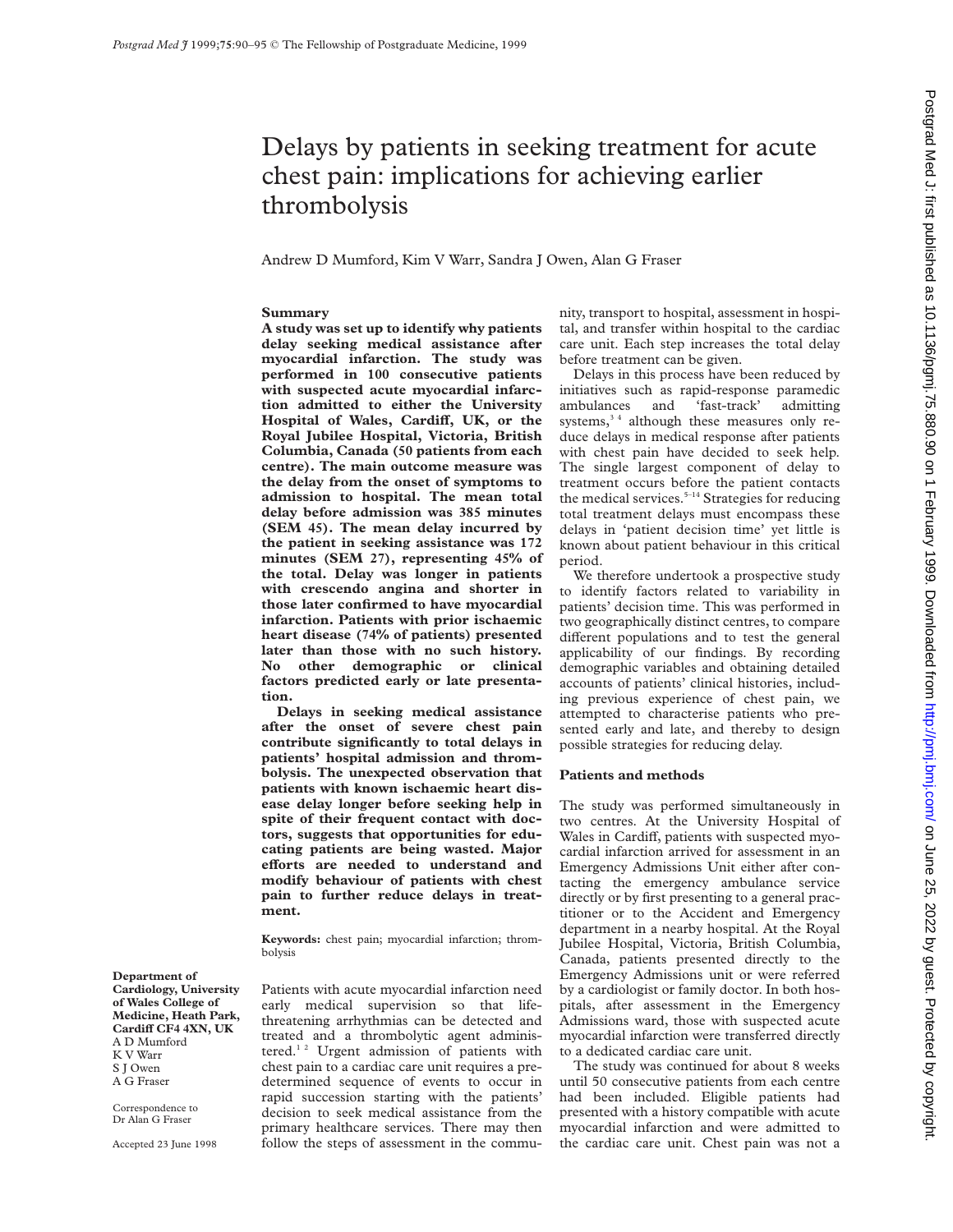prerequisite for inclusion, but only patients who developed symptoms outside hospital were eligible. Five Canadian and seven British patients were excluded because of unwillingness or inability to participate.

On admission, a record sheet for each patient was completed by the cardiac care unit nurses. With information obtained from the patients or their relatives and from nursing and ambulance records, we established the timings of events leading to admission. The following intervals were calculated:

- v patient decision time: from the onset of acute symptoms to the decision to seek medical assistance
- v first consultation time: the time awaiting initial contact and assessment by the primary healthcare services
- v transport time: from leaving the place of first consultation to arrival at hospital
- v hospital assessment time: from arrival in hospital to admission to the cardiac care unit
- v total delay time: from the onset of symptoms to the patient's arrival on the cardiac care unit.

When British patients presented directly to the Accident and Emergency department, time spent awaiting and undergoing assessment by casualty staff was recorded as the 'first consultation time'. When patients at either hospital presented as a self-referral to the Emergency Admissions unit, the first consultation time was not recorded.

Within 48 hours of admission, patients were asked to complete a standard questionnaire to assess further details of the circumstances surrounding their admission. This was reviewed with each patient prior to their discharge to ensure correct completion. The questions were of open-ended format and assessed factors thought to influence delay by patients in reporting their symptoms. In addition to the patients' demographic details, the circumstances of the onset of symptoms, their nature, and patients' interpretations were recorded. The perceived severity of pain was assessed with a visual analogue scale (graded 0–10, with 10 representing the most severe pain ever). The questionnaire examined the patient's behaviour and that of attending relatives and friends, from the onset of symptoms up to the decision to seek medical assistance. Pre-existing diagnoses of ischaemic heart disease were recorded, and history of previous angina was assessed using the Rose questionnaire.<sup>15</sup>

Statistical analysis was performed using minitab, on the whole group and on a modified group excluding patients who presented longer than 24 hours after the onset of symptoms. This excluded patients whose hospital admission was prompted by complications arising from recent myocardial infarction, rather than the infarction itself. Data are quoted either as mean values with standard errors or median values with quartile ranges. Statistical significance was set at 0.05 for two-tailed tests. Data were compared using chi-squared and Student's *t-*tests as appropriate.

## **Results**

#### STUDY POPULATIONS

A total of 100 patients were studied, 50 from each centre. Their mean age was 64 years (range 37–87 years), and 65 were men. The two cohorts are compared in table 1. There were no significant differences between the demographic characteristics of the study groups.

#### PREVIOUS EXPERIENCE OF ISCHAEMIC HEART DISEASE

The subjects had considerable previous experience of ischaemic heart disease, both personally and through friends or relatives (table 2). In total, 73 had a prior history compatible with angina, although in 12 patients from each centre this had not been diagnosed by a doctor, while 35 patients had had chest pain for the first time in the year before admission, including 11 with symptoms only in the previous month. There was an increase in the frequency of chest pain immediately prior to admission, with 24 British and 27 Canadian patients describing crescendo angina in the 48 hours before presentation.

Twenty-six British and 30 Canadian patients were confident that they knew the symptoms of a 'heart attack' although when asked to indicate as many symptoms as they knew or to guess if they were unsure, 45 British and 47 Canadian patients correctly stated at least one symptom (table 3).

**Table 1** Demographic features of study groups showing mean ages and age ranges in years, and numbers of patients according to sex, socioeconomic group, marital status, educational attainment and distance of residence from hospital

|                                            | University<br>Hospital of<br>Wales<br>$(n=50)$ | Royal<br><i><u>Tubilee</u></i><br>Hospital<br>$(n=50)$ |
|--------------------------------------------|------------------------------------------------|--------------------------------------------------------|
| Age (years)                                | $63(37-87)$                                    | $65(42 - 87)$                                          |
| Sex (male)                                 | 33                                             | 32                                                     |
| Socio-economic group $(1-3n)$ <sup>*</sup> | 25                                             | 31                                                     |
| Married                                    | 40                                             | 29                                                     |
| Higher education                           | 6                                              | 16                                                     |
| Living within 5 miles of hospital          | 34                                             | 34                                                     |

\*Reference 16

**Table 2** Numbers of patients with previous experience of ischaemic heart disease

| University<br>Hospital of<br>Wales<br>$(n=50)$ | Royal<br><i>Fubilee</i><br>Hospital<br>$(n=50)$ |
|------------------------------------------------|-------------------------------------------------|
| 22                                             | 18                                              |
| 21                                             | 28                                              |
| 33                                             | 40                                              |
|                                                |                                                 |
| 16                                             | 14                                              |
| 16                                             | 21                                              |
| 17                                             | 23                                              |
| 25                                             | 24                                              |
| 33                                             | 31                                              |
| 33                                             | 28                                              |
|                                                |                                                 |

\*Positive reply to the Rose Questionnaire.15 IHD = ischaemic heart disease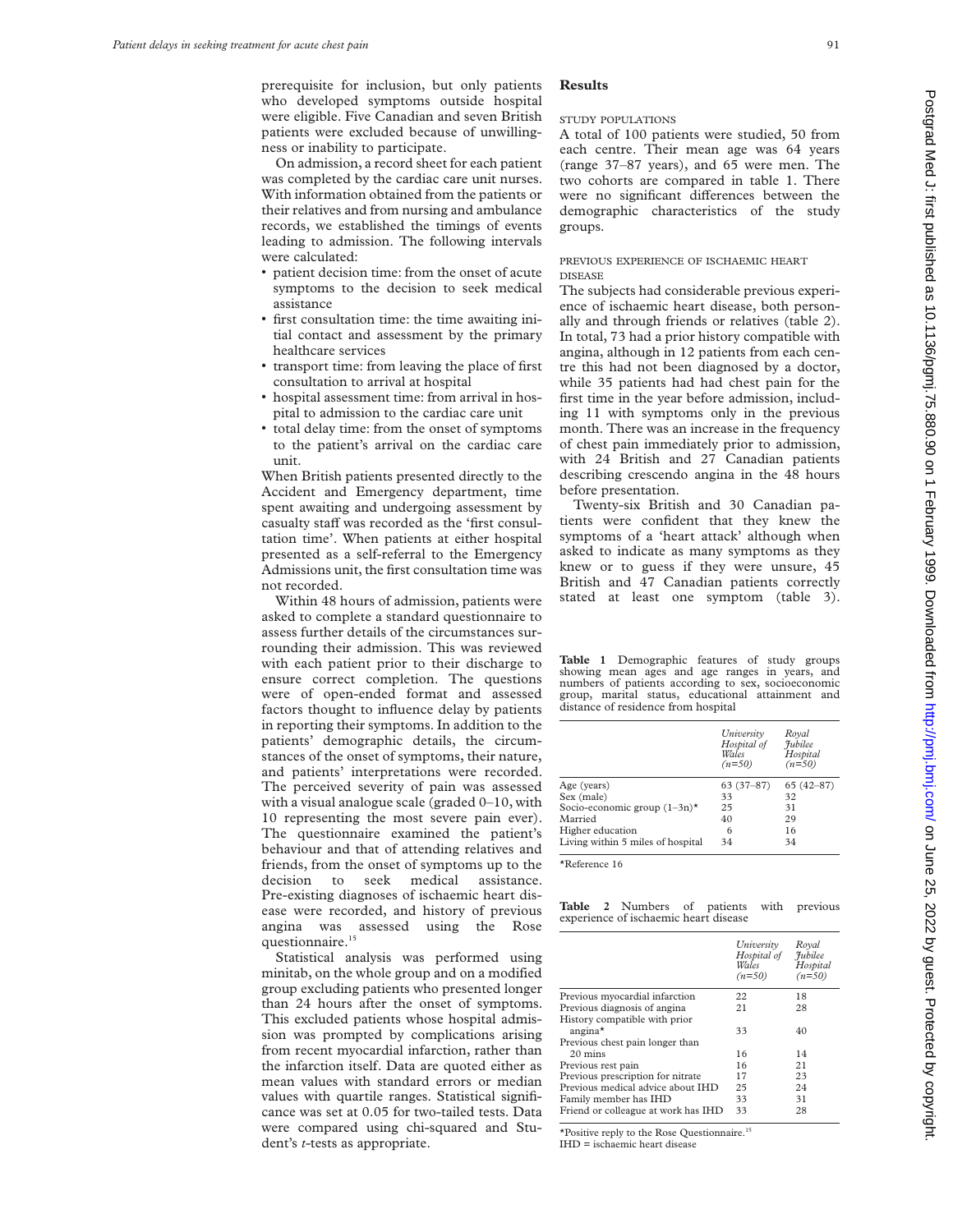**Table 3** Numbers of patients suggesting symptoms of myocardial infarction

|                     | University<br>Hospital of<br>Wales $(n=50)$ | Royal Jubilee<br>Hospital<br>$(n=50)$ |
|---------------------|---------------------------------------------|---------------------------------------|
| Chest pain          | 34                                          | 41                                    |
| Arm pain            | 16                                          | 20                                    |
| Jaw pain            | 4                                           | 8                                     |
| Shortness of breath | 3                                           | 16                                    |
| Nausea and sweating | 6                                           | 14                                    |

Canadian patients cited breathlessness as a symptom of a 'heart attack' more often than British patients  $(p<0.01)$  but otherwise there were no significant differences in medical history or symptomatic knowledge between the study groups.

# NATURE OF PRESENTING SYMPTOMS

The presenting symptom was chest pain in 92 subjects. This was perceived as severe (>8 on visual analogue scale) by 26 British and 20 Canadian patients. Additional symptoms listed by patients were sweating (52 patients), breathlessness (45), weakness or collapse (25) and nausea (21). When their symptoms started, 34 British and 38 Canadian patients correctly attributed their presenting complaint to the heart. Otherwise patients blamed the gastrointestinal tract (10 patients), the musculoskeletal system (three), the lungs (four), or were unsure (11).

## DIAGNOSIS

The ultimate diagnoses in the British patients were myocardial infarction in 35 cases and angina pectoris in 15. In the Canadian patients, myocardial infarction was diagnosed in 12, angina pectoris in 31 and non-cardiac chest pain in seven  $(p<0.05)$ . All patients with myocardial infarction were given thrombolysis, apart from eight British and four Canadian patients who had a contraindication. Two patients with angina received thrombolysis.

## TREATMENT DELAYS

The mean (SD) total delay from the onset of symptoms to hospital admission in the combined cohort of 100 patients was 385 (45) minutes. A mean (SD) delay of 172 (27) minutes occurred whilst patients decided to seek medical assistance, representing 45% of the

**Table 4** Median times in minutes, with quartile ranges in parentheses for total delay to admission and the constituent delays in patient decision, first consultation, transport, and hospital assessment (reported separately for patients who did not, or did, receive thrombolysis)

|                          | University Hospital of Wales<br>$(n=50)$ | Royal Jubilee Hospital<br>$(n=50)$ |
|--------------------------|------------------------------------------|------------------------------------|
| Patient decision time    | 98 (20-222)                              | $104(28-194)$                      |
| First consultation time  | $40(20-60)$                              | $19(5-30)$                         |
| Transport time           | $13(7-27)$                               | $19(8-31)$                         |
| Hospital assessment time |                                          |                                    |
| No thrombolysis $(n=13)$ | $68(35-140)$                             | $65(30-106)$                       |
| Thrombolysis $(n=37)$    | $42(28-98)$                              | $51(32-102)$                       |
| Total delay              | 287 (62-390)                             | 264 (56-364)                       |
|                          |                                          |                                    |

## **Patient characteristics with no demonstrable association with 'patient decision delay'**

- $\bullet$  demographic details
- age and sex
- $\bullet$  socio-economic group  $\bullet$  marital status
- $\bullet$  educational level
- distance living from hospital
- $\bullet$  previous knowledge of ischaemic heart disease
- $\bullet$  previously sought advice about chest pain
- $\bullet$  family history of ischaemic heart disease
- $\bullet$  social contact with ischaemic heart disease  $\bullet$  awareness of symptoms of ischaemic heart
- disease
- $\bullet$  correct identification of the symptoms of myocardial infarction
- $\bullet$  circumstances of admission
- $\bullet$  time or place of onset
- spouse, friends or relatives present
- patient *vs* spouse, friends, or relative seeking assistance
- $\bullet$  principal symptom
- $\bullet$  interpretation of symptoms
- number of associated symptoms
- perceived severity of symptoms
- general practitioner or A&E consultation *vs* self-referral
- $\bullet$  method of transport to hospital



Figure 1 Mean 'patient decision delay' in patients presenting in less than 24 hours (*n*=87) according to the presence of crescendo symptoms and an ultimate diagnosis of myocardial infarction

total delay. The other mean (SD) contributions to total admission delay were first consultation time (65 (18) minutes; 17%), transport time (20 (2) minutes; 5%) and hospital assessment time (129 (15) minutes; 33%).

Sixty patients presented within 2 hours of the onset of their symptoms and eight Canadian and five British patients were admitted to hospital more than 24 hours afterwards. Even when these late presenting patients were excluded, the distribution of patient decision delays remained skewed, with a substantial proportion of patients presenting between 2 and 24 hours after their symptoms developed. Table 4 shows the median delays when patients admitted with symptoms which had lasted for more than 24 hours were excluded. There were no significant differences between the British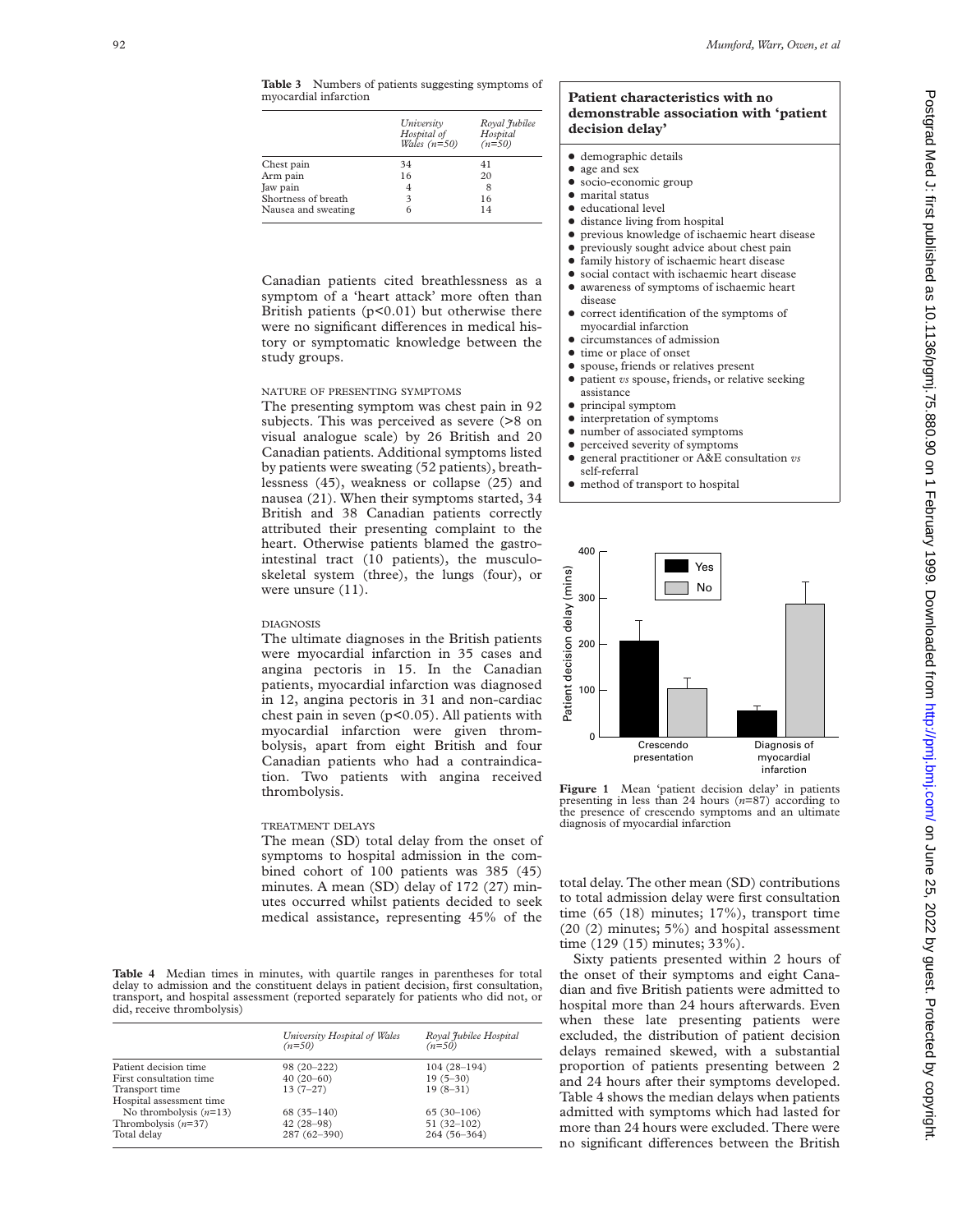

**Figure 2** Mean 'patient decision delay' in patients presenting in less than 24 hours (*n*=87) according to previous experience of ischaemic heart disease

and Canadian groups in any of the recorded delay times.

There was no relationship between 'patient decision delay' and many factors determined from the questionnaire (box), but two factors were associated with prolonged delay in both study groups. Patients with crescendo symptoms presented later than patients with abrupt onset of symptoms (p<0.05), and patients with a subsequent diagnosis of angina or noncardiac chest pain presented later than those with myocardial infarction (p<0.05) (figure 1).

There was a consistent relationship between patients' previous experience of ischaemic heart disease and patient decision delay, although it was not statistically significant (figure 2). Patients who had a prior history of angina or myocardial infarction tended to present later than those with no such history. The only exception was in patients with prior post-prandial chest pain who tended to present earlier. There was no relationship between patient decision delay and the existence of a family member or friend with ischaemic heart disease.

#### **Discussion**

## DELAYS BEFORE ADMISSION

In this study, patients sought medical help with a mean delay of 172 minutes after developing chest pain. This accounted for almost half of the total delay before admission to the cardiac care unit. In the whole group, the mean patient decision delay was greatly prolonged by a minority of patients who presented particularly late. Even when such patients were excluded, however, delays remained unsatisfactory. Comparable data have been reported from North America and Europe both before<sup>5-11</sup> and  $after^{12-14}$  the introduction of thrombolytic therapy into clinical practice.

In comparison to delays made by patients, the delays attributable to assessment by medical personnel and transport are modest, and

with few exceptions, showed little variation between patients. Those patients who were subsequently thrombolysed were assessed more rapidly after arriving in hospital. Presumably the need for urgent thrombolysis was identified quickly and these patients were then given priority.

#### FACTORS ASSOCIATED WITH EARLY AND LATE PRESENTATION

The only clinical feature associated with earlier presentation was that patients with myocardial infarction sought help faster than those with angina or non-cardiac chest pain. This is difficult to explain because these patients had no pre-knowledge of their diagnosis and their symptoms were no more severe or diverse than patients without myocardial infarction. Shorter patient decision delay in subjects with myocardial infarction may have been promoted by phenomena such as *angor animi*, which are often recorded in descriptions of myocardial infarction but were not specifically addressed in this study.

Late presentation was more common in patients with crescendo angina, suggesting that when symptoms developed gradually, patients failed to appreciate their importance and that more significance was attributed to chest pain of sudden onset even if of equal intensity. Other studies also found that the rate of change of symptoms dictated the speed with which assistance was sought. $710$ 

#### THE INFLUENCE OF PREVIOUS ISCHAEMIC HEART DISEASE

In general, patients had extensive experience of ischaemic heart disease, either in themselves or in associates, although in many cases the patients had not received a formal diagnosis of angina despite seeking medical advice. These data reflect difficulties in the out-patient diagnosis of angina and suggest that general practitioners and others may not be fully utilising opportunities to investigate, advise, and educate patients with chest pain.

There was a consistent trend in our study for patients with previous diagnoses of angina or myocardial infarction to present later than those with no such history. We expected such patients to have had frequent contact with the medical services and therefore to have been educated in the importance of early presentation. This paradoxical result has been demonstrated in previous studies where delay was increased after previous angina<sup>7 10</sup> and preexisting diabetes mellitus, hypertension, or cardiac failure.<sup>12</sup> One group reported that delay was reduced in patients who had previously been admitted to a cardiac ward or who had recently consulted a physician,<sup>8</sup> although the same group reported later that recent consultation was associated with prolonged delay.<sup>11</sup>

We were unable to identify any other factors that were associated with prolonged patient decision delay and this finding is consistent with previous studies which have also found it difficult to predict which patients with chest pain present late. From a total of 2207 patients examined, $5-14$  there have been only sporadic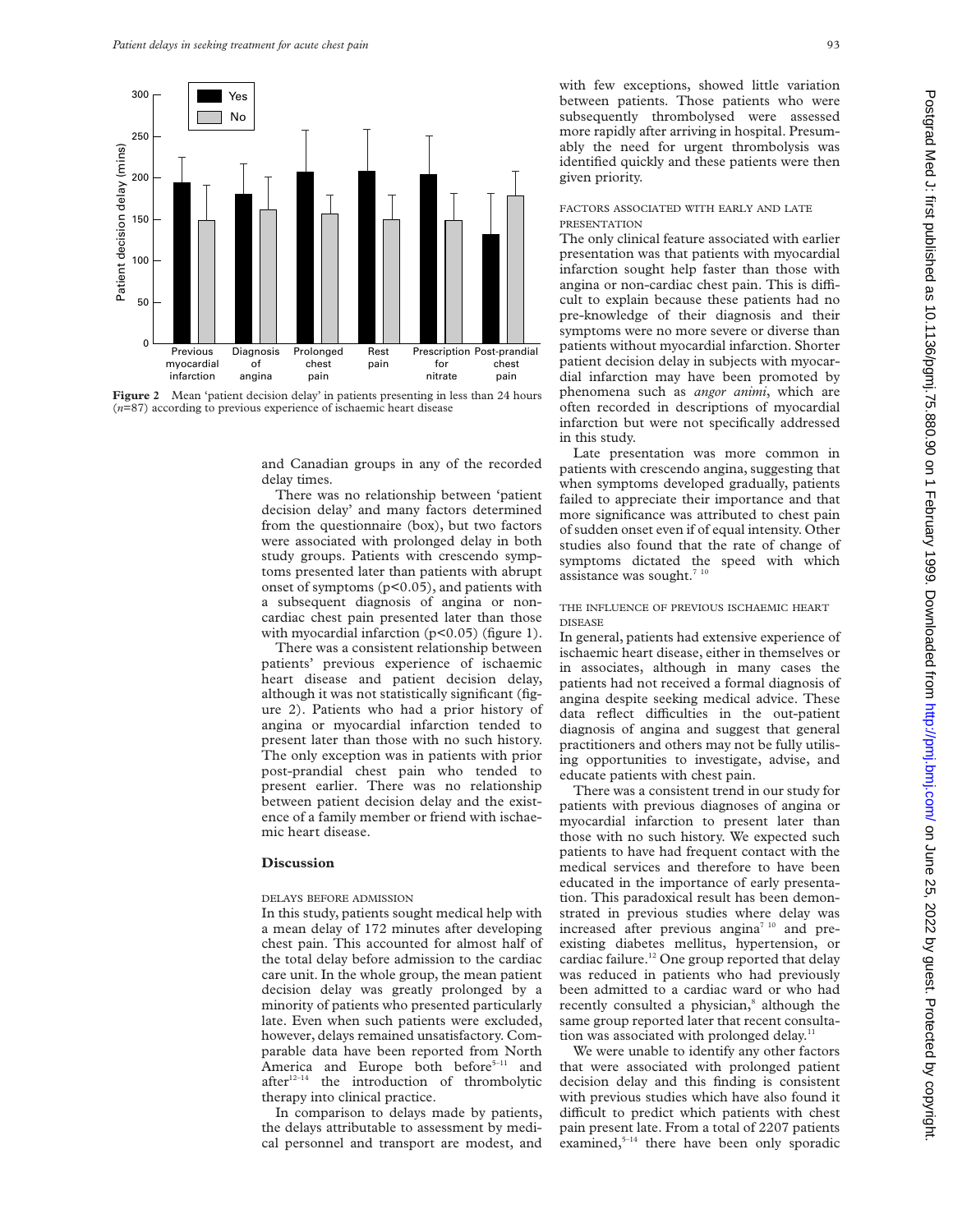associations between delay and demographic characteristics or symptoms. Prolonged delay has been reported in the elderly and in women<sup>6 12</sup> and in patients of lower socioeconomic status. $11$  The perception of symptoms as severe<sup>5</sup> and conviction by the patient that symptoms derived from the heart, have been associated with reduced delay.<sup>5 11</sup> These findings are inconsistent, and are not supported by our data. A common problem encountered in our own, and previous studies is that very subtle variations in patient behaviour may be difficult to differentiate with comparatively small study sizes. It is reasonable to conclude, however, that simple demographic characteristics do not allow the prior identification of patients on an individual basis who are at particular risk of late presentation.

## THE PROCESS OF SEEKING ASSISTANCE

The observation that delays in admission are not associated with demographic characteristics or the nature of symptoms, indicates that delay may relate to more complex patient characteristics such as personality and individual interpretation of symptoms. The processes involved in decisions to seek help involve multiple perceptive and cognitive steps,<sup>6</sup> each of which may be influenced by many interacting personal and external factors.

Patients must recognise their symptoms as representing an important deviation from normal, and therefore they must have an accurate knowledge of the symptoms of myocardial infarction. In our study most patients were able to cite chest pain as the predominant symptom but many still had misconceptions about its interpretation. For example, some patients knew the symptoms yet presented late with chest pain themselves, because they believed that myocardial infarction only occurred during physical exertion or was always accompanied by dyspnoea.

Impaired recognition of the significance of symptoms may also result from denial. This phenomenon is a normal psychological defence mechanism whereby patients allay anxiety by repudiating the whole or part of their symptoms. It is common in patients with ischaemic heart disease<sup>17</sup> and frequently takes the form of displacement of the perceived origin of acute symptoms onto an alternative source, particularly one from which symptoms have previously been overcome with ease. This leads to delay in seeking assistance until denial is overwhelmed by the persistence or progression of symptoms. There is evidence for this phenomenon in our study since, although our patients had a good general knowledge of the features of myocardial infarction, they frequently attributed the same symptoms in themselves to a non-cardiac source. It is difficult to explain their initial misconceptions without invoking denial.

After patients successfully recognise the severity of their symptoms, they must also realise that they warrant urgent medical assistance. Patients may prolong this step by engaging in unnecessary non-therapeutic activity. <sup>7</sup> In our study patients were often reluctant to abandon their social obligations and some made elaborate preparations for an anticipated stay in hospital. Activities included changing clothes and packing an overnight bag or contacting relatives before calling an emergency ambulance. Patients may also delay or refuse admission because they cannot tolerate abandoning their usual activities or adopting the sick role. 6

The behaviour of those patients who had previous heart disease highlights the complexity of the process of calling for medical assistance. The perception of symptoms in this group may have been masked by pre-existing anti-anginal treatment, and impending myocardial infarction often differs from chronic stable angina only in the severity of chest pain. Patients already accustomed to this may not have identified severe pain as unusual, particularly when symptoms developed slowly as in crescendo presentations. Patients with chronic angina frequently prevaricated by making prolonged attempts to relieve their symptoms with sublingual nitrate. Anxiety generated by the possibility of repeating previous unpleasant admissions may have provoked denial phenomena. We need constantly to reinforce the message to patients with angina that admission is never inappropriate if they have severe symptoms.

#### PUBLIC EDUCATION

Efforts to incorporate psychological factors in patients' perception of symptoms has been assessed in Swedish and Canadian trials utilising mass-media education campaigns to emphasise the importance of early presentation after chest pain.<sup>18 19</sup> This strategy significantly reduced delays in presentation, at the expense of a greatly increased rate of presentation of patients with non-cardiac diagnoses. The benefits of public education are clear in those patients who delay admission due to misconceptions about the significance of their symptoms or the need to seek medical assistance. The advantages are less clear in patients who delay admission through the processes of denial. This aspect of patients' behaviour is resistant to education and may even be exacerbated by giving more information.<sup>8</sup> More understanding of these phenomena is needed, and it is likely that the difficult task of modifying behaviour cannot be accomplished by mass-media campaigns alone.

#### CLINICAL IMPLICATIONS

The logical way to reduce overall delays in admitting patients to the cardiac care unit would be to reduce its largest single component: the time taken by the patient to seek medical assistance after developing symptoms. Many patients still incur unacceptable delays because they are slow to present, but behaviour at this time is highly variable. The unexpected finding that patients with previous ischaemic heart disease, who were the majority of patients with myocardial infarction, actually presented later, is an indictment of our present services. The reasons for this apparently paradoxical result are complex and multifactorial, but more specific education of patients and development